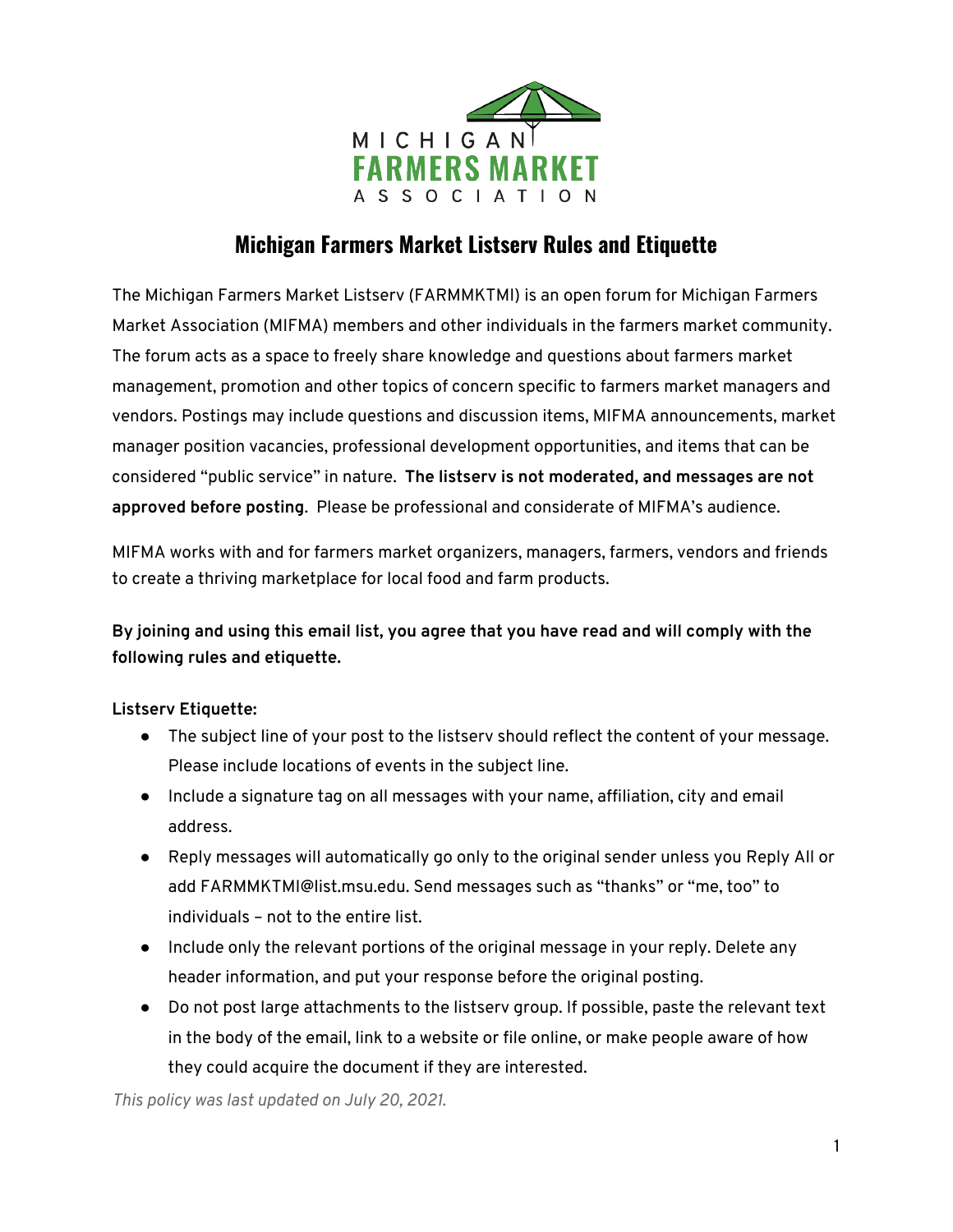- When generating a reply to a personal response, do not forward the personal response to the list without first obtaining permission from the sender.
- Please refrain from posting promotional flyers, newsletters or announcements pertaining to an individual market or local event solely as a "show and tell."
- If you use automatic email reply messages, please unsubscribe from the list while you are away and re-subscribe when you return.
- Do not post commercial messages on the listserv. Contact people directly with product and service information if you believe it would help them.
- Send a message to the entire list only when it contains information from which everyone can benefit.

### **How to Change Your Settings or Unsubscribe:**

● To remove yourself from this list, send an email to: listserv@list.msu.edu and include the following in the text of the message: UNSUBSCRIBE FARMMKTMI.

### **Listserv Rules:**

- By subscribing to the listserv you are confirming that you have read and agree to the terms of the Michigan Farmers Market Listserv guidelines.
- Restrict messages to subjects relating specifically to farmers markets.
- All defamatory, abusive, profane, threatening, offensive, or illegal materials are strictly prohibited. Offenders will be removed from the list.
- Spamming and other inconsiderate behavior will not be tolerated. Inconsiderate participants will be unsubscribed from the listserv.
- The Michigan Farmers Market Listserv is not a forum for arguments or off-topic discussions. Take arguments and personal discussion to private exchange.
- Use caution when discussing people, markets, and products. Information posted on the listserv is available for all to see, and comments are subject to libel, slander, and antitrust laws.
- MIFMA and other email list participants have the right to reproduce and quote postings to this listserv.

If you have questions regarding the listserv and/or its proper use, please contact the MIFMA office at office@mifma.org or 517-432-3381.

## **Policy on Violation of Listserv Rules**

*This policy was last updated on July 20, 2021.*